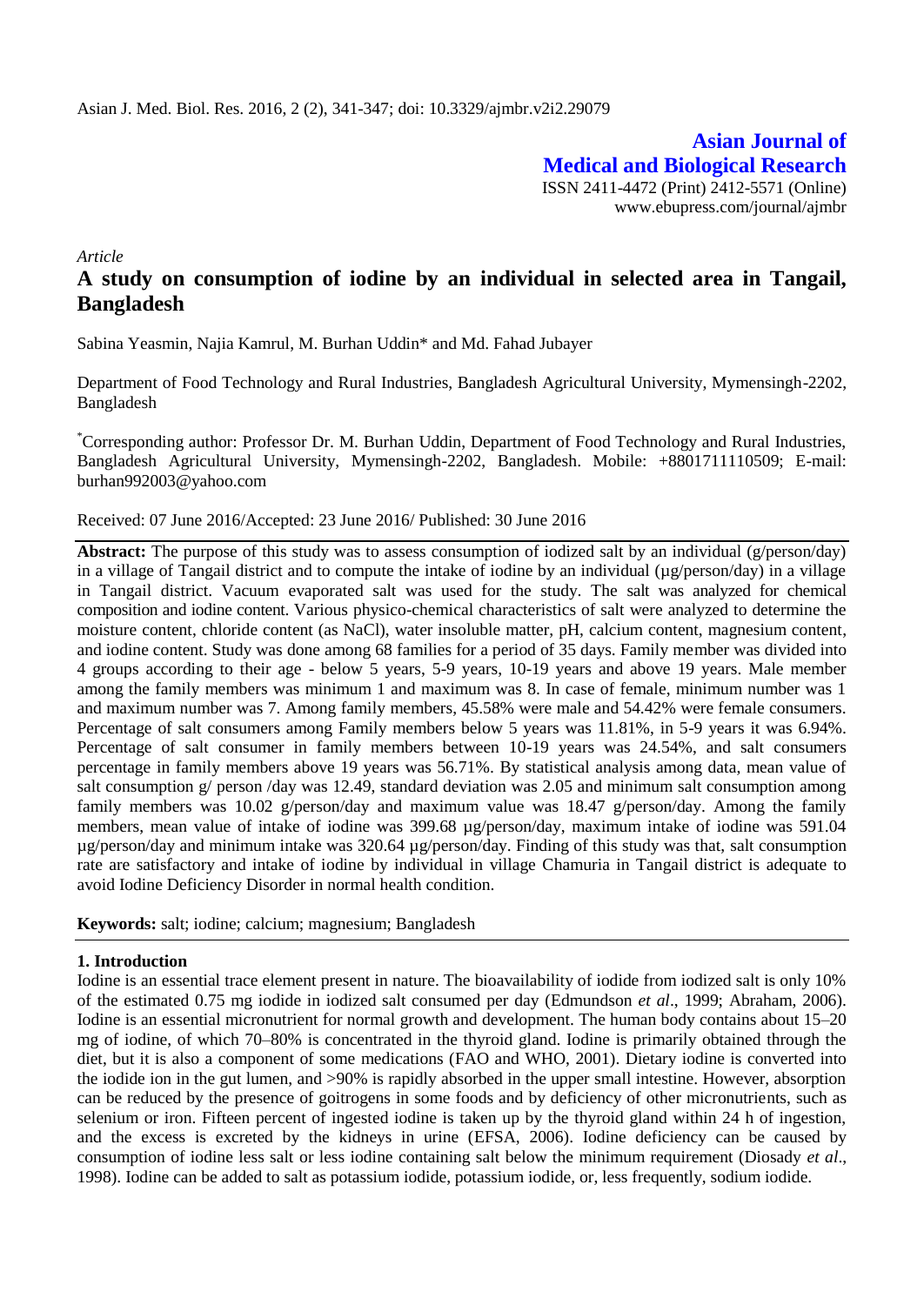Salt is an excellent carrier for iodine, as it is consumed at relatively constant, well-definable levels by all people within a society, independently of socio-economic status. Salt is iodized by the addition of fixed amounts of potassium iodide or iodate, as either a dry solid or an aqueous solution. Iodine deficiency disorders (IDD) are one of the major nutritional problems in Bangladesh. Iodine deficiency affects at all stages of life. To eliminate the iodine deficiency, some countries use iodized capsule/oil or add iodine in drinking water. But the easiest way to control the problem is to use iodized salt, which is universally recognized as the most cost effective strategy in countries where iodine deficiency is wide spread (Bangladesh Gazette, 1989).

Iodine deficiency disorders (IDD) are recognized as a major global public health problem. According to the latest estimates, about 2.5 billion people worldwide (38% of the world's population) have insufficient iodine intake, of which 313 million are in the South-eastern Asian region that includes Bangladesh. Iodine deficiency is the single most preventable cause of neurological and intellectual impairment (cretinism) in the world. The law stipulates that all salt for human consumption must contain 45-50 parts per million (ppm) of iodine at the time of production and not less than 20 ppm iodine at the time of retail, to ensure a minimum of 15 ppm iodine at the household level (Harun*,* 2008). To prevent iodine deficiency disorders (IDD) in human, diet must be supplemented with iodine. During the past twenty years there has been a strong effort, lead by the United Nations, to iodize all salt for human consumption (Venkatesh Mannar, 1987). The iodine addition level is important, since too low levels in the diet will have no noticeable benefit, while excessive doses are wasteful, and may actually result in detrimental health effects. Considering these views in mind attempt was undertaken to analyze the physico-chemical properties of iodized salt, to determine the iodine content in a commercial iodized salt as well as to assess consumption of iodized salt by an individual (g/person/day) in a village in Tangail and to compute the intake of iodine by an individual (µg/person/day) in a village in Tangail.

### **2. Materials and Methods**

### **2.1. Analysis of iodized salt**

The chemical analysis of salt was carried out in the Ph.D. laboratory of the Department of Food Technology and Rural Industries, Bangladesh Agricultural University, Mymensingh-2202, Bangladesh.

#### **2.2. Determination of moisture content of salt**

AOAC (2005) method was used to determination of moisture content of salt.

## **2.3. Estimation of iodine in iodized salt**

AOAC Official Methods of Analysis. 1984. Section 33, 147.

#### **2.4. Determination of sodium choloride in iodized salt**

AOAC (2005) method was used to determination of NaCI of salt.

## **2.5. Determination of calcium & magnesium (water soluble)**

20g of salt sample was taken into a 1000ml volumetric flask. Distilled water was added to the volumetric flask to make the volume to 1000 ml. Hence the mother solution was prepared. For magnesium determination 10 ml of mother solution was taken into a 250 ml conical flask and 20-30 ml of distilled water was added. 10 ml buffer solution (pH 10) was added. Then 2-3 drops of Eriochrome Black T as indicator was added. Titrate with 0.01 N EDTA till the wine red color changes to pure blue or blackish blue (End point). The same procedure was followed with distilled water instead of sample for the blank titration. On the other hand for calcium determination 10 ml of mother solution was added into a 250 ml conical flask & 20-30 ml distilled water was added to it. 100 g of calcon mixed indicator was added and Titrate with 0.01 N EDTA till the green color changes to purple (End point). Same procedure was followed with distilled water instead of sample for the blank titration.

Calculation:

% of  $Mg^{++} = \frac{(V1-V2) \times F \times 243.1}{M}$ M

Where,

 $M =$  mass in gm of dried sample  $V1 =$  Volume of EDTA required for Magnesium, ml V2 =Volume of EDTA required for Calcium, ml  $F = Factor$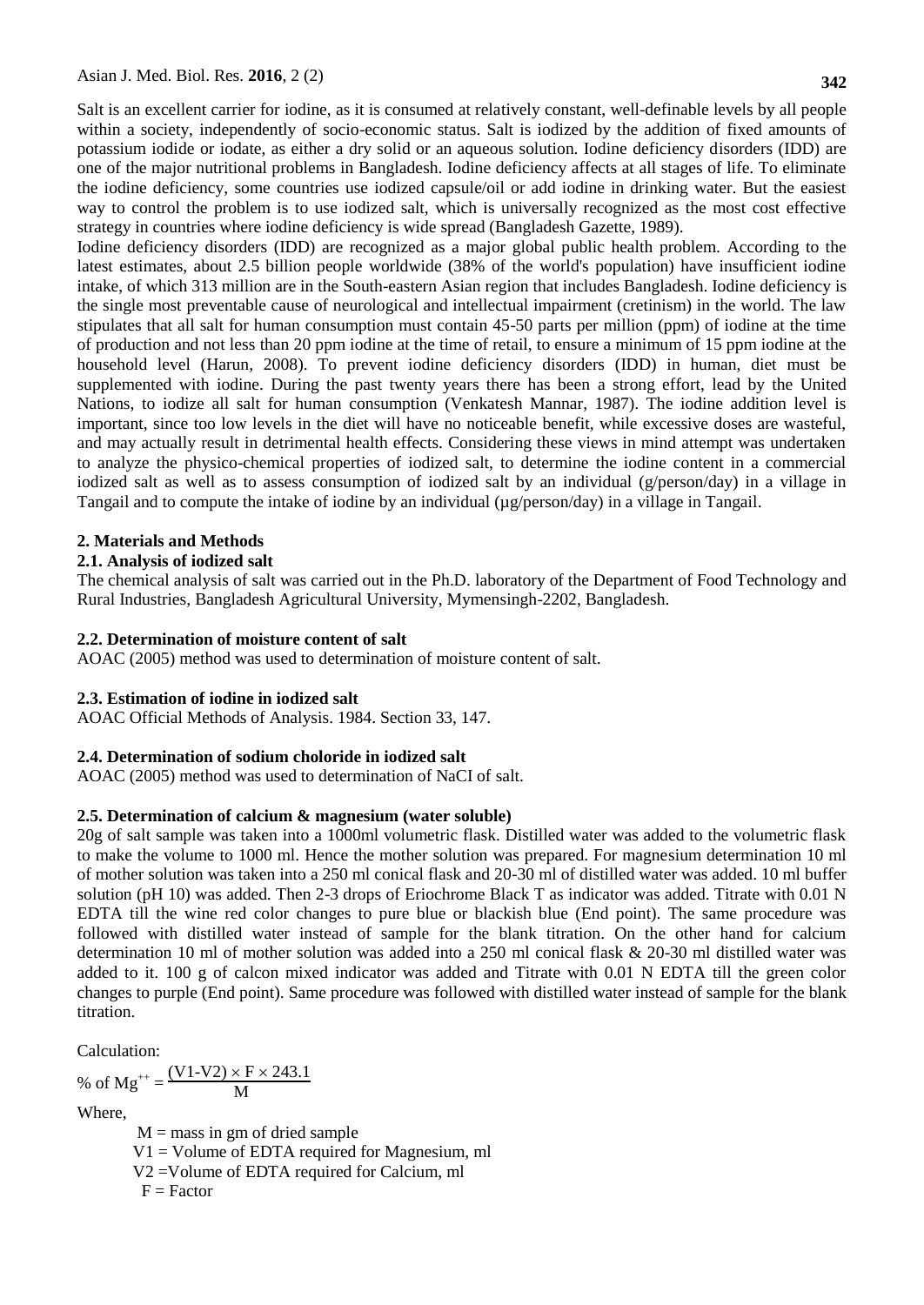Calculation:

% of  $Ca^{++} = \frac{V2 \times F \times 400}{M}$ M

Where,

 $M =$  mass in gm of dried sample V2 = Volume of EDTA required for Calcium, ml  $F = Factor$ 

## **2.6. Determination of pH of iodized salt**

The pH of the selected samples was determined by the conventional procedure by a pH meter.

## **2.7. Determination of insoluble matter in salt**

AOAC (2005) method was used to determination insoluble Matter in salt.

## **2.8. Estimation of potassium iodate solution used for iodized salt**

AOAC (2005) method was used to determination of potassium iodate solution used for salt.

## **2.9. Salt intake survey**

The study was conducted in the village chamuria, kalihati. Eighty questionnaires were distributed among the respondents and 68 complete questionnaires were received from them. Survey work are done by taking 68 families which was selected having at least one family members below 5 years, between 5-9 years, 10-19 years and above 19 years. Salt was distributed among family member in plastic pot with a spoon. Initially 2 kg of salt was supplied to each family in plastic pot. Weight of the salt was taken at an interval of 7 days and continued up to 35 days. Additional salt was supplied if required. During study period it was noted how many members took meals outside by family and how many guests were entertained. Quantitative and Qualitative data were converted into scoring wherever necessary. Data obtained from the respondents were first transferred to a master sheet, then compiled, coded, tabulated and analyzed in accordance with the objectives of the study. Such statistical measures as number and percentage distribution, range, mean and standard deviation were used in describing different variables. For clarity of understanding tables were used in presenting data. The data were entered into computer by using Microsoft Excel spread sheet and SPSS (Statistical Package for Social Sciences) package program.

#### **3. Results**

## **3.1. Physico-chemical analysis of iodized salt**

## **3.1.1. Moisture content of iodized salt**

Moisture content of iodized Salt was shown in Table1. In table showed that, by observation, amount of moisture content was found 0.18% in iodized salt, which is compared with BDS standard 6%, WFP standard 3%, China standard 0.1% and India standard 0.5%.

## **3.1.2. Water insoluble matter of iodized salt**

Water insoluble matter of iodized Salt was shown in Table 1. In the table showed that, amount of Water insoluble matter percent by mass in iodized salt was 0.11% by observation, which is compared with BDS, WFP, China, and India standard o.1%, 0.2%, 0.1% and 0.1% respectively.

## **3.1.3. Chloride content (as Nacl) % in iodized salt**

Chloride content (as Nacl) % of iodized salt was shown in Table 1. In the table showed that, by observation, amount of Chloride content (as Nacl)% in iodized salt was 99.55% which is compared with BDS, WFP, China, and India standard 97%, 97%, 99% and 98.50 % respectively.

## **3.1.4. pH of iodized salt**

pH of the samples obtained by analysis was 7.26. In BDS standard it is ranges between 6.4-7.4, in WFP it varies from 6.5-7.5, in China Standard it is 6.5-7.4 and India standard it ranges between 6.6-7.2.

## **3.1.5. Iodine, Mg and Ca content of iodized salt**

Iodine of the samples obtained by analysis was 32 mg/kg, In BDS standard it is ranges between 20.0-50.0 mg/kg, in WFP standard and Canada standard it is same to BDS and India it is 30 mg/kg.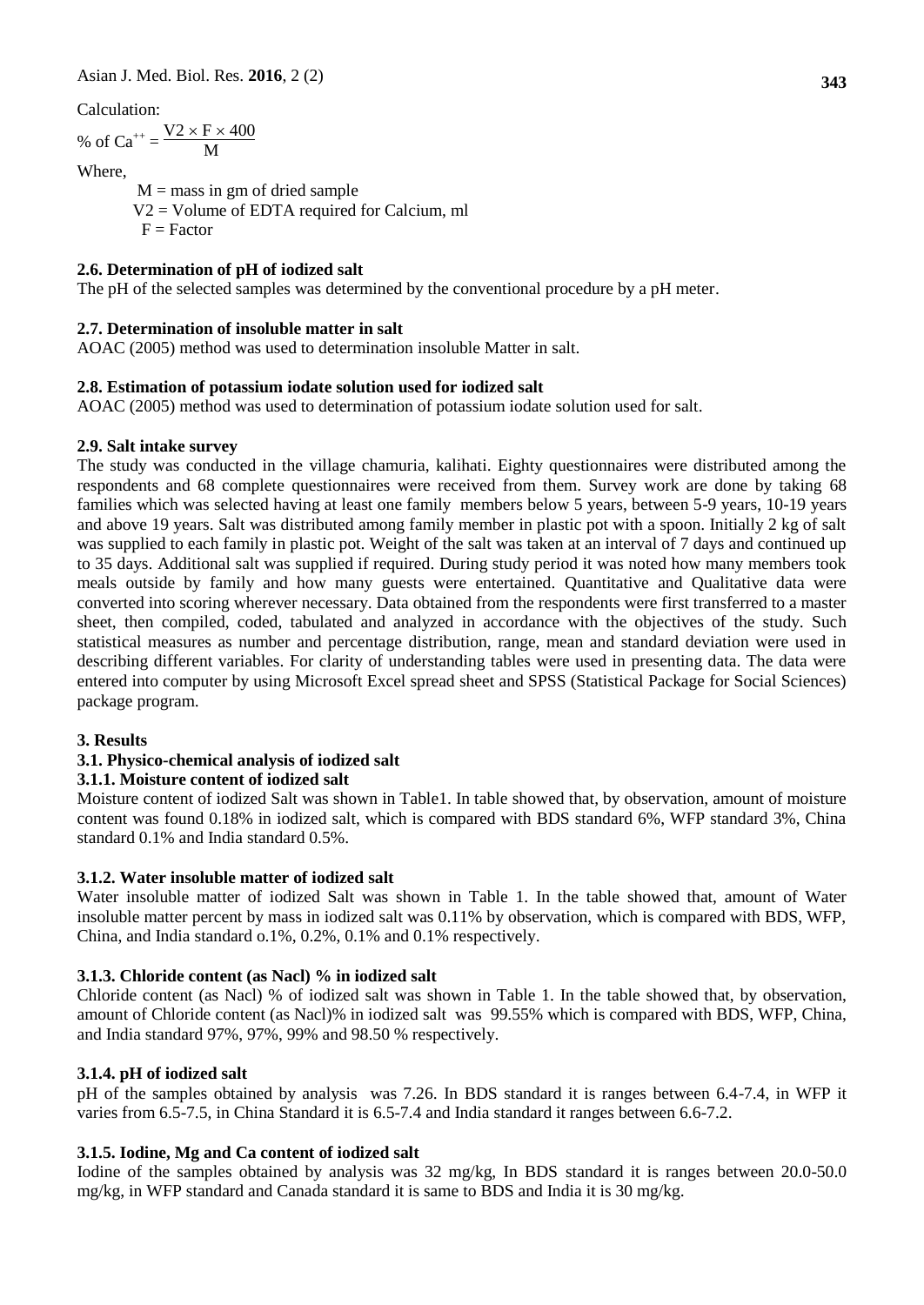Mg and Ca content of iodized Salt of the samples were obtained by analysis was 0.00% and 0.09% respectively. In different standard it is 0.1%.

### **3.2. Salt intake survey results**

### **3.2.1. Distribution of respondent by gender**

Distribution of respondent by gender is shown graphically in Figure1.

In this study, 68 family were selected which have total family numbers 432. In which male members were 198 and female members were 234 out of 432. The mean of male and female was 2.88 and 3.44 respectively. Male member in the family is minimum 1 and maximum 8. In case of female minimum number 1 and maximum number was 7. In percentages, 45.58% of male salt consumers and 54.42% were female consumers.

### **3.2.2. Distribution of respondent by age group**

Distribution of respondent by age group is shown graphically in Figure2.

In this study, 68 family was selected which have total family numbers 432. Family members are divided into 4 categories according to their age. In case of category, Family members below 5 years was fall into category 1, in category 2 family members 5-9 yrs old were held, family members 10-19 years and family members above 19 years were held into category 3 and category 4 respectively. Sum of category 1, 2, 3, 4 are 51, 30, 106 and 245 respectively. Percentage of salt consumer in family members below 5 years was 11.81%, in family members 5-9 years, it was 6.94%, percentage of salt consumer in Family members 10-19 years was 24.54% and percentage of salt consumer in Family members above 19 years was 56.71%.

### **3.2.3. Salt consumption g/person/day**

Salt consumption g/day/person is shown graphically in Figure 3.

By statistical analysis among data, the mean value of salt consumption g/ person /day was 12.49, minimum salt consumption g/person/day among members was 10.02 and maximum consumption was 18.47 g/ person /day among the family members.

### **3.2.4. Intake of iodine µg/ person /day**

Intake of iodine µg/person/day is shown graphically in Figure4.

By statistical analysis among data, the mean value of intake of iodine  $\mu$ g/person/day was 399.68, minimum intake of iodine µg/person/day was 320.68 and maximum intake of iodine µg/person/day was 591.04 among the family members.

| <b>Parameters</b>                      | <b>Observed</b><br>value | <b>BDS</b><br>(Bangladesh)<br>standard value | <b>WFP</b><br>(World food<br>program)<br>standard | <b>China</b><br>standard | India<br>standard |
|----------------------------------------|--------------------------|----------------------------------------------|---------------------------------------------------|--------------------------|-------------------|
| Moisture percent by mass               | 0.18                     | 6.0                                          | 3.0                                               | 0.1                      | 0.5               |
| Water insoluble matter percent by mass | 0.11                     | 0.1                                          | 0.2                                               | 0.1                      | 0.1               |
| Chloride content (as NaCl)             | 99.55                    | 97.0                                         | 97.0                                              | 99.0                     | 98.50             |
| pH Range                               | 7.26                     | $6.4 - 7.4$                                  | $6.5 - 7.2$                                       | $6.5 - 7.4$              | $6.6 - 7.2$       |
| Mg                                     | 0.00                     | 0.1                                          | 0.1                                               | 0.1                      | 0.1               |
| Iodine content mg/kg                   | 32                       | 20.0 to 50.0                                 | $20.0 \text{ to } 50.0$                           | $20.0 \text{ to } 50.0$  | 30                |
| Ca                                     | 0.09                     | 0.1                                          | 0.1                                               | 0.1                      | 0.1               |

#### **Table 1. Parameters of Physico-chemical properties of iodized salt.**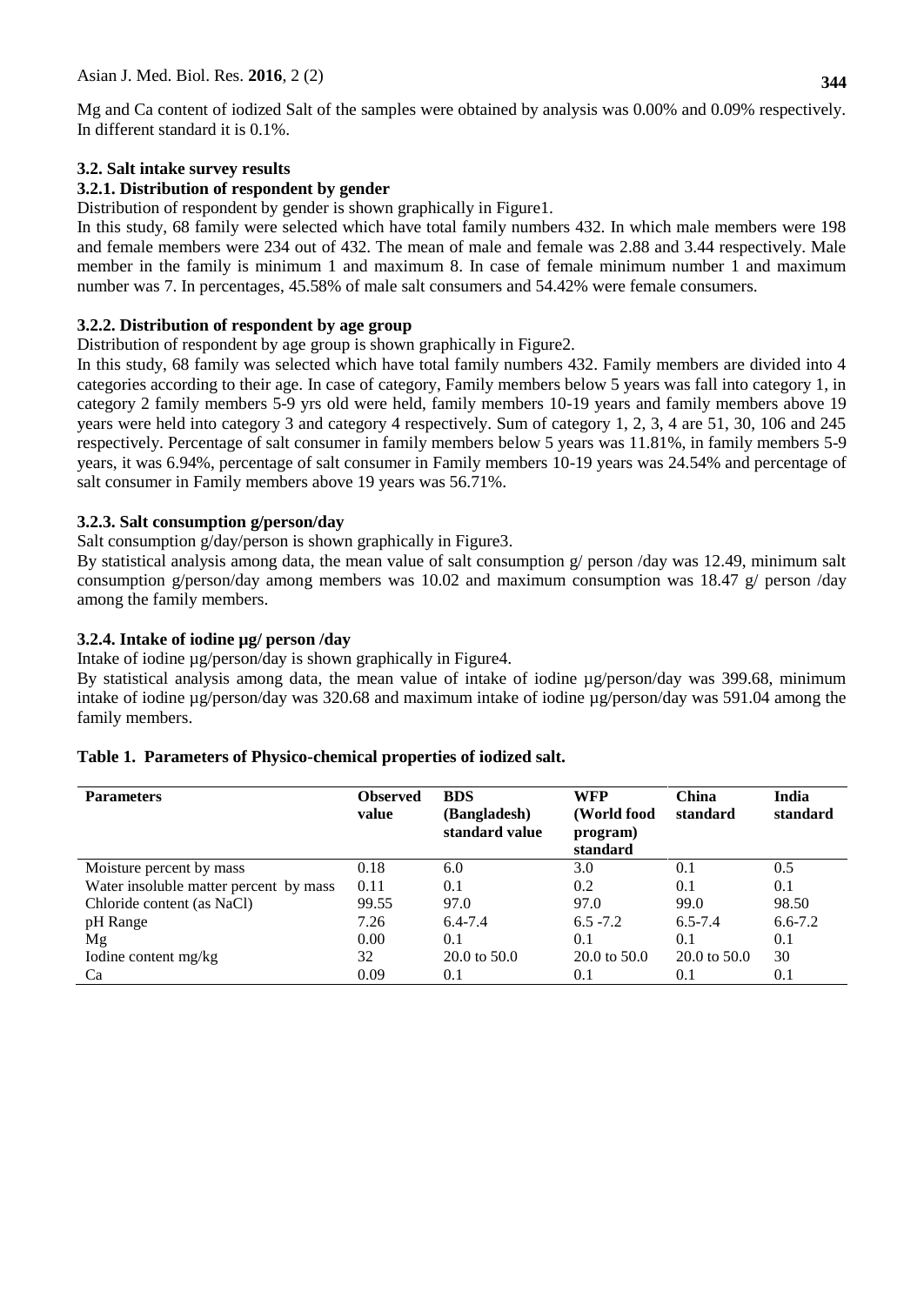

**Figure 1. Graphical representation of distribution of respondent by gender.**



**Figure 2. Graphical representation of distribution of respondent by age group.**



**Figure 3. Graphical representations of Salt consumption g/person/day.**



**Figure 4. Graphical representation of Intake of iodine µg/person/day.**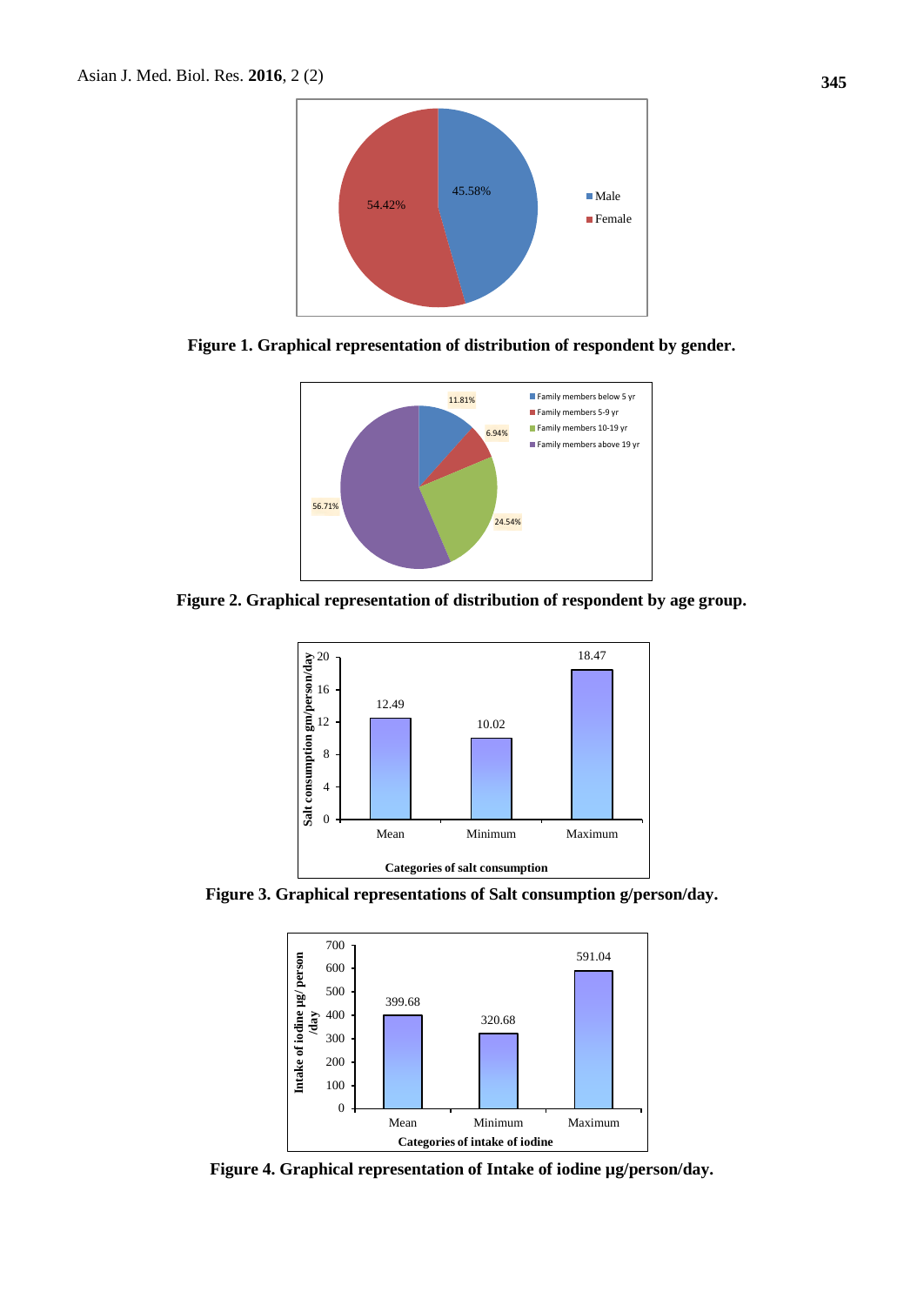#### **4. Discussion**

#### **4.1. Physico-chemical analysis of iodized salt**

By observation, amount of moisture content was 0.18% in iodized salt, which is compared with BDS standard, WFP standard, China standard and India standard is 6%, 3%, 0.1% and 0.5% respectively. This is nearly to present study. High moisture content is important factor affecting the quality of product (Akubor, 1996). Product having high moisture content has minimum self-life (Ayub, 2005). In iodized salt, amount of Water insoluble matter percent by mass was found 0.11%, which is compared with BDS, WFP, China, and India standard is 0.1%, 0.2%, 0.1% and 0.1% respectively. Observation values are satisfactory according to standard reference value of BDS, WFP, China, and India. By observation, amount of Chloride content (as NaCl)% in iodized salt was found 99.55% which is compared with BDS, WFP, China, and India standard 97%, 97%, 99% and 98.50% respectively. Observation value supports the reference value. pH is one of the important characteristics which means the negative logarithm of hydrogen ion concentration in a solution. pH of the samples obtained by analysis with 7.26, in BDS standard it is ranges 6.4-7.4, in WFP it varies 6.5-7.2, in China and India it is ranges 6.5-7.4 and 6.6-7.2 respectively. pH of the samples obtained by analysis within the range set by BDS, WFP, China, and India. Iodine is one of the essential micronutrients required for the normal mental and physical well being of human beings. The healthy human adult body contains  $15 - 20$  mg of Iodine of which  $50 - 80$  percent is in the thyroid gland, which weighs only  $15 - 25$  gm. The tiny quantity of iodine is required everyday in the thyroid gland for adequate production of the hormone thyroxin. It requires four atoms of Iodine to make one molecule of thyroxin. Iodine content of the samples obtained by analysis was  $32 \text{ mg}/\text{kg}$ , in BDS, WFP, China standard it varies 20.0-50.0 mg / kg and India standard it is 30 mg / kg. Observation value is within the range set by BDS, WFP, China, and India. Mg and Ca content of iodized Salt samples were obtained by analysis was 0.00% and 0.1% respectively which is within the range set by BDS, WFP, China, and India.

#### **4.2. Salt intake survey**

In this study, among the family members 45.58% were male salt consumers and 54.42% were female consumers. Study was done among 68 families for a period of 35 days. Family member was divided into 4 groups according to their age - below 5 years, 5-9 years, 10-19 years and above 19 years. Family members below 5 yr was 11.81%, in family members 5-9 yrs it was 6.94%, Percentage of salt consumer in Family members 10-19 yrs was 24.54%, and salt consumer % in family members above 19 yrs was 56.71%. By statistical analysis among data , finding of study that, the mean value of Salt consumption g/person/day was 12.49, minimum Salt consumption g/person/day among members was 10.02 and maximum salt consumption was 18.47 g/ person/day among the family members. Intake of iodine, in case of family members, the mean value was 399.68 µg/ person/day, minimum intake of iodine was 320.68 µg/person/day and maximum intake of iodine was 591.04 µg/person/day among the family members. The daily [Dietary Reference Intake](http://en.wikipedia.org/wiki/Dietary_Reference_Intake) recommended by the United States [Institute of Medicine](http://en.wikipedia.org/wiki/Institute_of_Medicine) is between 110 and 130 [µg](http://en.wikipedia.org/wiki/Microgram) for infants up to 12 months, 90 µg for children up to eight years, 130 µg for children up to 13 years, 150 µg for adults, 220 µg for pregnant women and 290 µg for [lactating mothers,](http://en.wikipedia.org/wiki/Lactation) [\(Institute of Medicine,](http://en.wikipedia.org/wiki/Institute_of_Medicine) 2004). The Tolerable Upper Intake Level (UL) for adults is 1,100 μg/day (1.1 mg/day) (USNRC, 2000). As of 2000, the median intake of iodine from food in the United States was 240 to 300 μg/day for men and 190 to 210 μg/day for women (USNRC, 2000). Observed value support the reference value.

#### **5. Conclusion**s

According to the results obtained from chemical analysis of salt samples, these may be recommended as safe for consumption. By iodine intake survey, finding of study is that, iodine intake by individual in village Chamuria in Tangail district is adequate to avoid IDD in normal health condition. Salt consumption among the villagers was minimum 10.02 g/person/day and maximum was 18.47 g/person/day. Intake of iodine among the villagers minimum was 320.68 µg/person/day and maximum was 591.04 µg/person/day. By iodine intake survey, finding of study is that, intake of iodine by individual in village chamuria in tangail district is adequate to avoid IDD in normal health condition. The study shows that, consumption rate is satisfactory to fulfill the daily requirement of iodine intake. If we enhance the regular intake of salt at an acceptable label, then it is possible to alleviate prevailing micronutrient deficiency problem from Bangladesh.